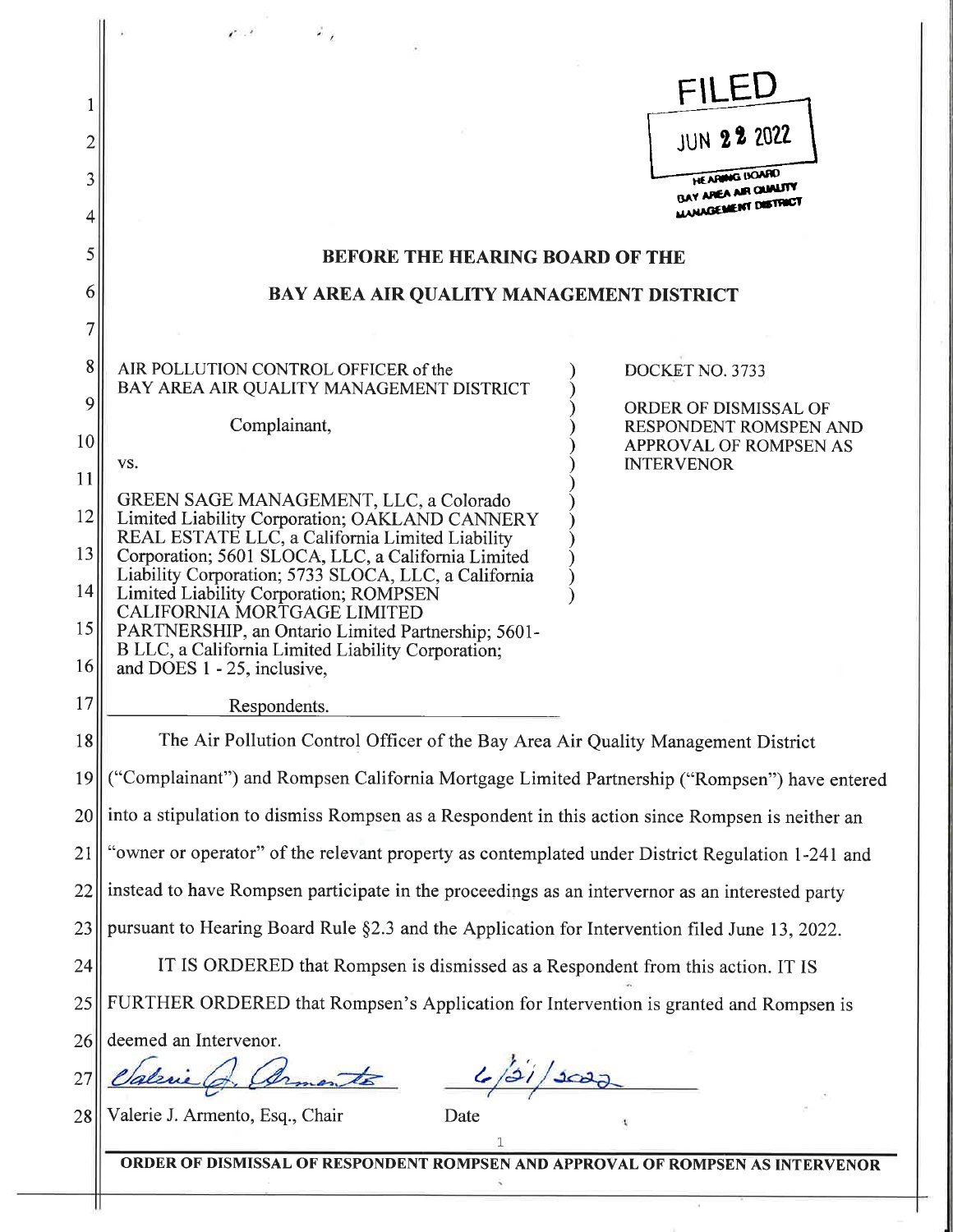| 1  | <b>BEFORE THE HEARING BOARD</b>                                                                                                                                         |
|----|-------------------------------------------------------------------------------------------------------------------------------------------------------------------------|
| 2  | <b>OF THE</b><br>BAY AREA AIR QUALITY MANAGEMENT DISTRICT                                                                                                               |
| 3  | <b>STATE OF CALIFORNIA</b>                                                                                                                                              |
| 4  | Docket No.: 3733<br>AIR POLLUTION CONTROL OFFICER of                                                                                                                    |
| 5  | <b>AREA</b><br><b>QUALITY</b><br><b>BAY</b><br><b>AIR</b><br>the                                                                                                        |
| 6  | <b>CERTIFICATE OF SERVICE</b><br>MANAGEMENT DISTRICT,                                                                                                                   |
| 7  | <b>FILEU</b>                                                                                                                                                            |
|    | Complainant,<br>VS.<br><b>JUN 22 2022</b>                                                                                                                               |
| 8  | HE ARMIG LIOARD                                                                                                                                                         |
| 9  | BAY AREA AIR QUALITY<br>GREEN SAGE MANAGEMENT, LLC, a<br>ANAGEMENT DISTRICT                                                                                             |
| 10 | Colorado Limited Liability Corporation;<br>OAKLAND CANNERY REAL ESTATE,                                                                                                 |
| 11 | LLC, a California Limited Liability                                                                                                                                     |
| 12 | Corporation; 5601 SLOCA, LLC, a California<br>Limited Liability Corporation; 5733 SLOCA,                                                                                |
| 13 | LLC, a California Limited Liability                                                                                                                                     |
| 14 | Corporation; ROMSPEN CALIFORNIA<br>MORTGAGE LIMITED PARTNERSHIP, an                                                                                                     |
| 15 | Ontario Limited Partnership; 5601-A LLC, a                                                                                                                              |
| 16 | California Limited Liability Corporation;<br>5601-B LLC, a California Limited Liability                                                                                 |
| 17 | Corporation; and DOES I-25, inclusive,                                                                                                                                  |
| 18 | Respondents.                                                                                                                                                            |
| 19 |                                                                                                                                                                         |
| 20 | <b>STATE OF CALIFORNIA</b><br>SS.                                                                                                                                       |
| 21 | City and County of San Francisco                                                                                                                                        |
| 22 | I, Marcy Hiratzka, do hereby certify under penalty of perjury as follows:                                                                                               |
| 23 | That I am a citizen of the United States, over the age of eighteen years and not a party to the                                                                         |
| 24 | above-entitled actions; that I served true copies of the attached Order of Dismissal of<br>Respondent Romspen and Approval of Romspen as Intervenor on: (see next page) |
| 25 | ///                                                                                                                                                                     |
| 26 |                                                                                                                                                                         |
| 27 | ///                                                                                                                                                                     |
| 28 |                                                                                                                                                                         |
|    |                                                                                                                                                                         |
|    |                                                                                                                                                                         |
|    |                                                                                                                                                                         |
|    | <b>CERTIFICATE OF SERVICE</b><br>Page 1                                                                                                                                 |
|    |                                                                                                                                                                         |